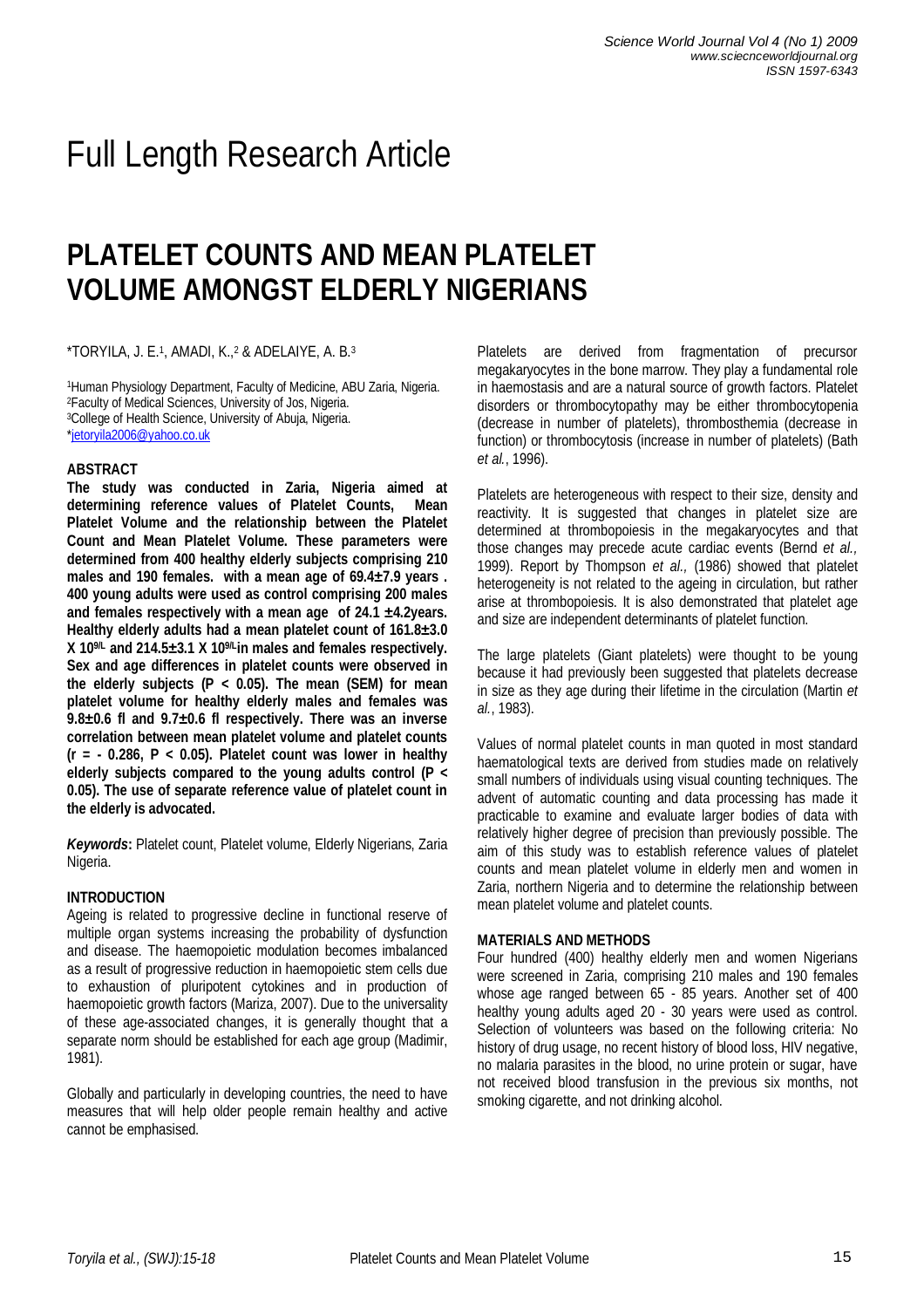The study was performed after obtaining permission from the ethical committee of Ahmadu Bello University Zaria, and after an informed consent of the volunteers.

2 ml of venous blood was collected into containers containing sodium citrate as anticoagulant. Platelet counts and mean platelet volume were determined using modern haematology analyzer (Cell Dyn 4000, Abbott Laboratories). HIV screening, Malaria parasite test, and urinalysis were carried out on each subject and control to select the apparent healthy individuals.

# **STATISTICAL ANALYSIS**

Results were expressed as Statistical Error of Mean (SEM). Statistical correlations were assessed using the Pearson correlation test. All statistical analyses were performed using SPSS (SPSS Inc., Chicago IL, Version 115.00).

# **RESULTS**

The mean platelet counts in Zaria was  $161.8 \pm 3.0$  X  $10^{9/L}$  in healthy elderly males and 214.5 $\pm$ 3.1 X 10<sup>9/L</sup> in females (Table 1). There was a significant decrease (P<0.05) in the mean platelet count in the healthy elderly males and females as compared to  $212.5 \pm 3.3$  X  $10<sup>9</sup>$  and  $237.7 $\pm$ 3.2 X 10<sup>9</sup>$  in male and female healthy young adult control (Table 2). Generally, the mean platelet count in the elderly subjects was lower than in the young adult control, but the difference was not significant ( $P > 0.05$ ) (Table 3).

Mean platelet volume in the elderly males and females were  $9.8\pm0.6f$  and  $9.7\pm0.6f$  and those of the young adult control were  $7.6\pm0.5$  fl and  $7.5\pm0.8$  fl respectively. The increase in mean platelet volume in the healthy elderly subjects was statistically significant ( $P < 0.05$ ) compared to that of the young adult control (Table 3). There was an inverse correlation between mean platelet count and mean platelet volume  $(r = 0.28)$ .

# **TABLE 1. PLATELET COUNT AND MEAN PLATELET VOLUME IN HEALTHY ELDERLY MALES AND FEMALES IN ZARIA**

| <b>Parameters</b>     | Males (n=210)<br>Mean $\pm$ SEM                    | Females (n=190)<br>Mean $\pm$ SEM |
|-----------------------|----------------------------------------------------|-----------------------------------|
| Platelets counts      | $161.8 \pm 3.0 \times 10^{9/L}$<br>(range 105-289) | $214.5 + 3.1$<br>(range 143-300)  |
| Mean platelets volume | $9.8 \pm 0.6$ fl<br>(range 8.4-12.5)               | $9.7 \pm 0.6$<br>(range 7.2-12.4) |

## **TABLE 2. PLATELET COUNT AND MEAN PLATELET VOLUME IN YOUNG ADULT CONTROL MALES AND FEMALES**

| <b>Parameters</b>     | Males (n=210)<br>Mean $\pm$ SEM                    | Females (n=190)<br>Mean $\pm$ SEM |
|-----------------------|----------------------------------------------------|-----------------------------------|
| Platelets counts      | $212.5 \pm 3.3 \times 10^{9/L}$<br>(range 160-320) | $223.7 + 3.2$<br>(range 163-340)  |
| Mean platelets volume | $7.6 \pm 0.5$ fl<br>(range 6.8-10.5)               | $7.5 \pm 0.8$<br>(range 6.5-10.5) |

# **TABLE 3. ANALYSIS OF PLATELET COUNT AND MEAN PLATELET VOLUME OF HEALTHY ELDERLY MALES AND THE YOUNG ADULT CONTROL**

## **MALES**

| <b>Parameters</b>                     | <b>Elderly</b><br>(Mean $\pm$ SEM) | <b>Control</b><br>(Mean $\pm$ SEM) | P-value |
|---------------------------------------|------------------------------------|------------------------------------|---------|
| Platelet counts (x10 <sup>9/L</sup> ) | $161.8 \pm 3.0$                    | $212.5 \pm 3.3$                    | 0.05    |
| Mean platelet volume (fl)             | $9.8 \pm 0.6$                      | $7.6 \pm 0.5$                      | 0.5     |

## **FEMALES**

| <b>Parameters</b>                     | <b>Elderly</b><br>(Mean $\pm$ SEM) | <b>Control</b><br>(Mean $\pm$ SEM) | P-value |
|---------------------------------------|------------------------------------|------------------------------------|---------|
| Platelet counts (x10 <sup>9/L</sup> ) | $214.5 \pm 3.1$                    | $223.7 \pm 3.2$                    | 0.05    |
| Mean platelet volume (fl)             | $9.7 \pm 0.6$                      | $7.5 \pm 0.8$                      | 0.5     |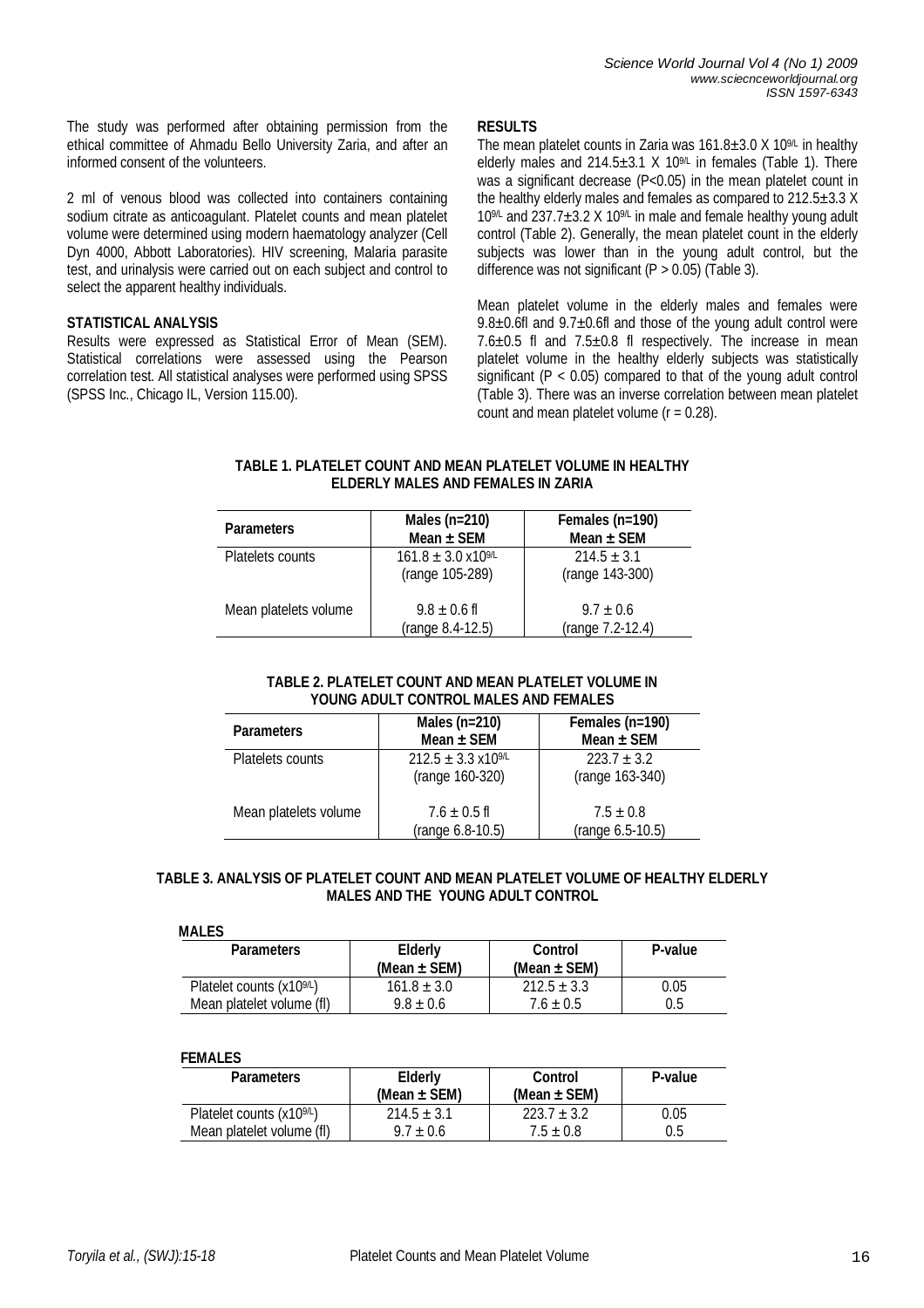## **DISCUSSION**

Results from this study showed gender difference in mean platelet counts, with the healthy elderly and the young adult control females having higher platelet counts than the elderly and the young adult control males. Gender-dependent differences in platelet count have been demonstrated in few studies. For example, amongst the Algerians, Brahimi *et al.,* (1984) discovered that platelet count was 225 X 10<sup>9L</sup> in males and 263 X 10<sup>9L</sup> in females. In Spanish population, Lazomo *et al.,* (1998) reported sex differences in platelet count with higher values in females than in males. In Nigeria, higher platelet counts were reported in women than in men in separate studies conducted in Calabar and Zaria (Eessien *et al.,* 1973; Evelyne *et al.,* 1978). The report of Butkiewicz *et al.,* (2006) also observed gender-dependent platelet count, higher in women than men. The same authors observed that thrombopoietin concentration is also gender-dependent and is lower in women than in men.

Previous studies have suggested that healthy subjects of African ancestry have lower platelet counts than the Caucasians (Graham, 1987; Bain *et al.*, 1984; Wintrobe *et al.,* 1999, Koram, 2007). Decrease in platelet count in healthy elderly males and females observed in the present studies may be as a result of increased replacement of bone marrow by fatty tissue, deregulation of cytokine production in the elderly, low intake of micronutrients like iron, protein, vitamins and folic acid. Also, malaria parasites and hookworm infestation which are common in Nigeria, could affect the platelet count.

The work of Kadikoylu *et al.*, (2006) also observed that platelet counts increases in women with iron deficiency anaemia. Iron saturation is an important factor that affects platelet counts. It is suggested that decreased iron saturation might stimulate megakaryopoiesis. Moreover, iron may have an inhibitor effect on platelet counts.

The increase in mean platelet volume observed in the healthy elderly subjects was significantly different (P < 0.05) compared to that of the young adult control. Increase in mean platelet volume in the elderly might not be unconnected with the thrombocytopenia, active thrombopoiesis and anaemia in the elderly. Platelets produced in response to thrombocytopenia not only have increased mean platelet volume, but are also reactive (Martin *et al.*, 1983). Mean platelet volume is determined by the conditions under which platelets are produced.

Several recent studies have pointed out the relationship between increased mean platelet volume and a variety of diseases (Bath *et al.,* 1996). Mean platelet volume has been shown to increase with activation of platelets, and has been seen in patients with cardiovascular risk factors such as obesity, diabetes mellitus and hypercholesterolemia (Threatle, 1993; Bath *et al.*, 1996; Daniella *et al.*, 2008; George *et al.*, 2008; Muscari *et al.*, 2008). The inverse correlation observed between platelet count and mean platelet volume ( $r = 0.28$ ) in the elderly subjects agrees with previous observations (Bessman *et al.,* 1985; Muscari *et al.,* 2008; Giles, 2008).

With the increasing number of blood counts being performed on relatively healthy elderly subjects, it is important to avoid causing unnecessary alarm or performing unnecessary investigations for

apparently thrombocytopenia when count observed do not differ from those usually observed in healthy elderly subjects of the same age and sex group. This requires that the haematology laboratories should take into consideration the age and sex of a patient when interpreting haematological variables.

The study suggests that there is significant difference in platelet count and mean platelet volume estimated between the healthy elderly subjects and the young adult control  $(P < 0.05)$ . There is therefore the need for separate values for platelet count and mean platelet volume for the elderly. Further studies to elucidate the physiological mechanisms which regulate mean platelet volume within the megakaryocytes are recommended.

# **REFERENCES**

Bain, B. J. (1985). Platelet Count and Platelet Size in Males and Females. *Scandinavian Journal of Haematology,* 35(1):77-79.

Bath, P. M., Butterworth R. J. (1996). Platelet size: measurement, physiology and vascular disease. *Blood Coagulation and Fibrinolysis,* Vol. 7(2); 152-161.

Bernd, van der Loo, John, F. M. (1999). A Role for Changes in Platelet Production in the Cause of Acute Coronary Syndromes. *Arteriosclerosis, Thrombosis, and Vascular Biology,* 19:672-679.

Bessman, J. D., Williams L. J., Gilmer, P. R. Jr (1981). Mean platelet volume. The inverse relation of platelet size and count in normal subjects, and an artifact of other particles. *American Journal of Pathology,*Vol. 76(3): 289-293.

Brahimi, S., Arabi, A., Touhami, H., Seghier, F., Kubisz, P., Cronberg, S. (1984). Platelet count and mean platelet volume in an Angerian population indicating a new prevalence of mediterran macrothrombocytopenia. *Human Hered.,* 34: 396-398.

Butkiewicz, A. M., Kemona, H., Dymicka-Piekarska, V., Matowicka-Karma, J., Radziwon, P., Lipska A. (2006). Platelet count, mean platelet volume and thrombocytopoietic indices in healthy women and men. *Thrombosis Research*, 118(2):199-204.

Daniela, M., Giulia O, Davide C, Giovanni V, Elisa M. B, & Domenico, L. (2008). Haemostasis and ageing. *Immunity and Ageing,* 5:5-12.

Dapper, D. V., Nwauche, C. A., Dida, B. C. (2006). Haematological reference values for healthy adults in Port Harcourt, Nigeria. *Port Harcourt Medical Journal,* 1(1)

Essien, E. M., Usanga, E. A., Ayeni, O. (1973). Platelet count and platelet factor 3 availability in some Nigerian population group. *Scandinavian Journal of Haematology,* 10: 378-383.

Evelyn, D. A., Flemin, F. & Caan, J. P. (1978). Platelet function, factor VIII, fibrinogen, and fibrinolysis in Nigeria. *Journal of Clinical Pathology* 31(II):1094-1101.

George, N., Anthansios, P., Anastasia, C., Chatzinikolaou, Zoi, S., Paraskevi, K., Georgia, K., Fotios, G., Zisis, K., Chritos, S.,